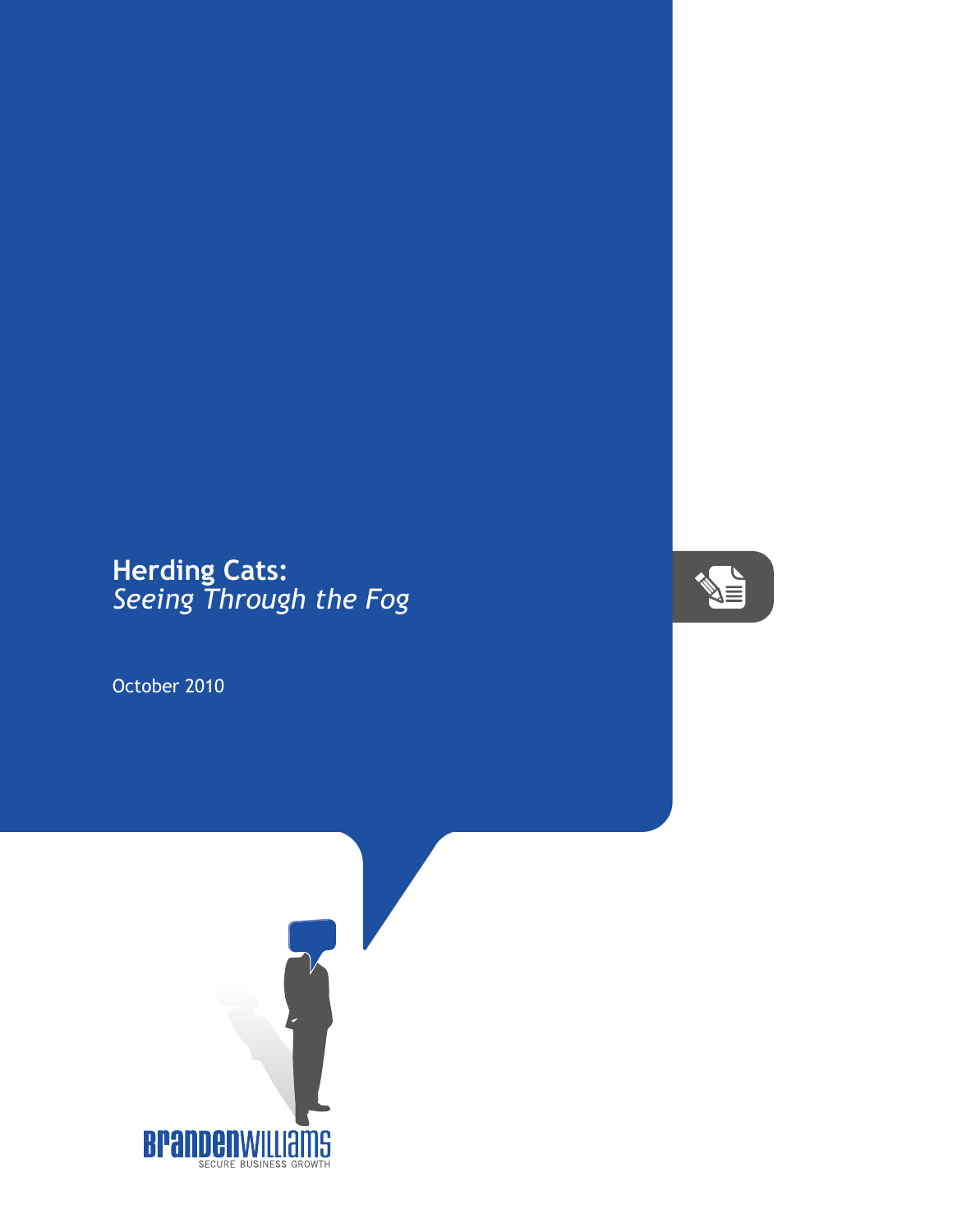If you want an example of where I messed up, here's one. Instead of putting together content to fill 3,500 words of space, I waited until the last minute and will cram some cloud security thoughts into 750 or less. On one, on one! Set?

## HUTT!<sup>1</sup>

Aside from all the definitions that engineers have to come up with to justify "CLOUD FRIENDLY!" on a product slick, we will use the following assumption for the remainder of the article. Cloud services are dynamic, scalable, utility-based computing models that allow companies to take advantage of hardware, software, and platforms on demand without investing in building the entire infrastructure<sup>2</sup>.

Cloud services come in two flavors--public and private. Both share common architecture on the back end, but private cloud models add more security, or just don't have public access. Cloud providers offer varying degrees of both models, but the key you need to remember is, "What keeps this data secure?" If the answer is a short "Not much," you might be in a public cloud. No worries, there are good uses for those services as well.

Let me walk through an example of where a public cloud model can help a business. Pretend you are a big e-commerce retailer and it's Thanksgiving. Are you ready to survive Cyber Monday as millions of us make use of our lunch breaks to shop for holiday gifts? If so, I bet that you have a ton of infrastructure that sits idle for the other 364 days of the year. Infrastructure that takes physical space, cooling costs, IT maintenance (salaries), and power to sit idle. Browsing a product catalogue is important to ultimately make a sale, but passive clicking consumes all of the above resources and does not drive value to the business.

What drives value is when I put my card number into the system to purchase something. That's also where we run into issues with public cloud infrastructures as that data needs to remain private. So what should we do?

What if you put your catalog into a public cloud that would scale to respond to demand, and when it came time to pay, you redirected the user to a private cloud, virtual, or bare metal server that you administered in your data center? The only costs you would be carrying would be those that support the money, not the shopping. Your catalog and pricing is probably not sensitive information. If you think your competitors don't know your offers and pricing, you are fooling yourself. So why not throw that into an infrastructure that can get you closer to utility-computing and pay for exactly what you use?

Private cloud providers have a bit of work to do over their public counterparts because the data they house is more sensitive. For example, using a Desktop as a Service (DaaS) provider that allowed your employees to connect virtually to an infrastructure that had all of your business applications must contractually provide assurances back to your company to ensure that the applications are available, maintained securely, and the data is protected.

Ultimately, when looking at cloud providers and what services to put into a cloud or virtualized infrastructure, you must consider the data itself. What kind of data are you pushing to the cloud? Where does it go (physically)? Do privacy laws and cross-border

## **FOOTNOTES**

- *1 Why yes, I AM ready for some football!*
- *2 Check this post for one of the dangers that SMBs face with this approach: http://bit.ly/c81ey4*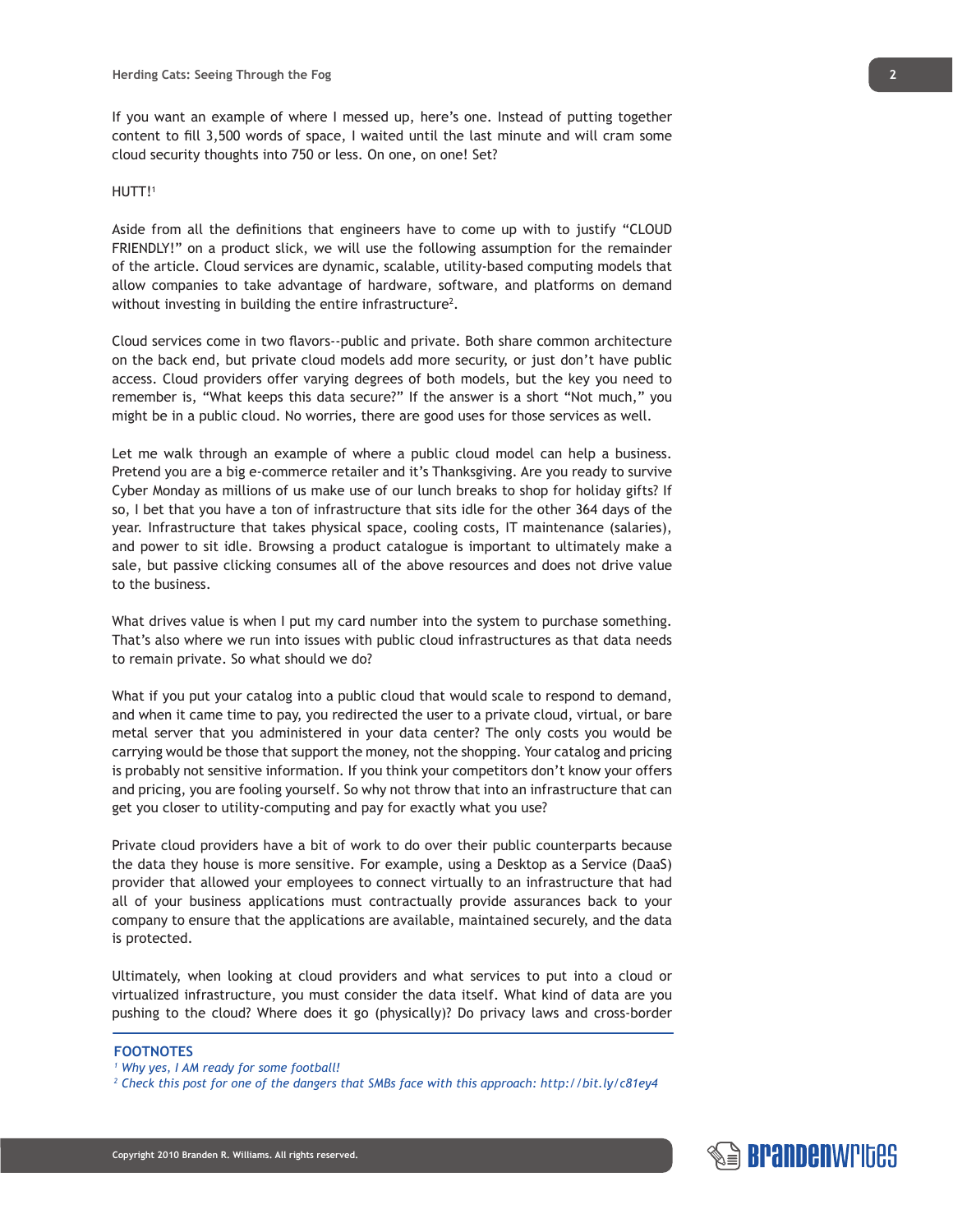problems stand to complicate your journey to the cloud? Does the added data security cost required to demonstrate compliance with initiatives like PCI DSS or HIPAA outpace the financial benefits of cloud services? Those are critical questions that any company toying with cloud services must answer.

Once you have a strategy, you must ask hard questions of your providers. Questions like: How do you secure my data? How do you keep my data separate from other customers? How do you prevent one customer's application mistake from taking down my services? How do you prove all of these claims? On what regular cadence will you validate these controls and send me the evidence? Do you indemnify me if you make a mistake?

It's clear that the journey to the cloud is certainly going to happen—the cost savings are too compelling to ignore. It's up to us to figure out how to do it securely.